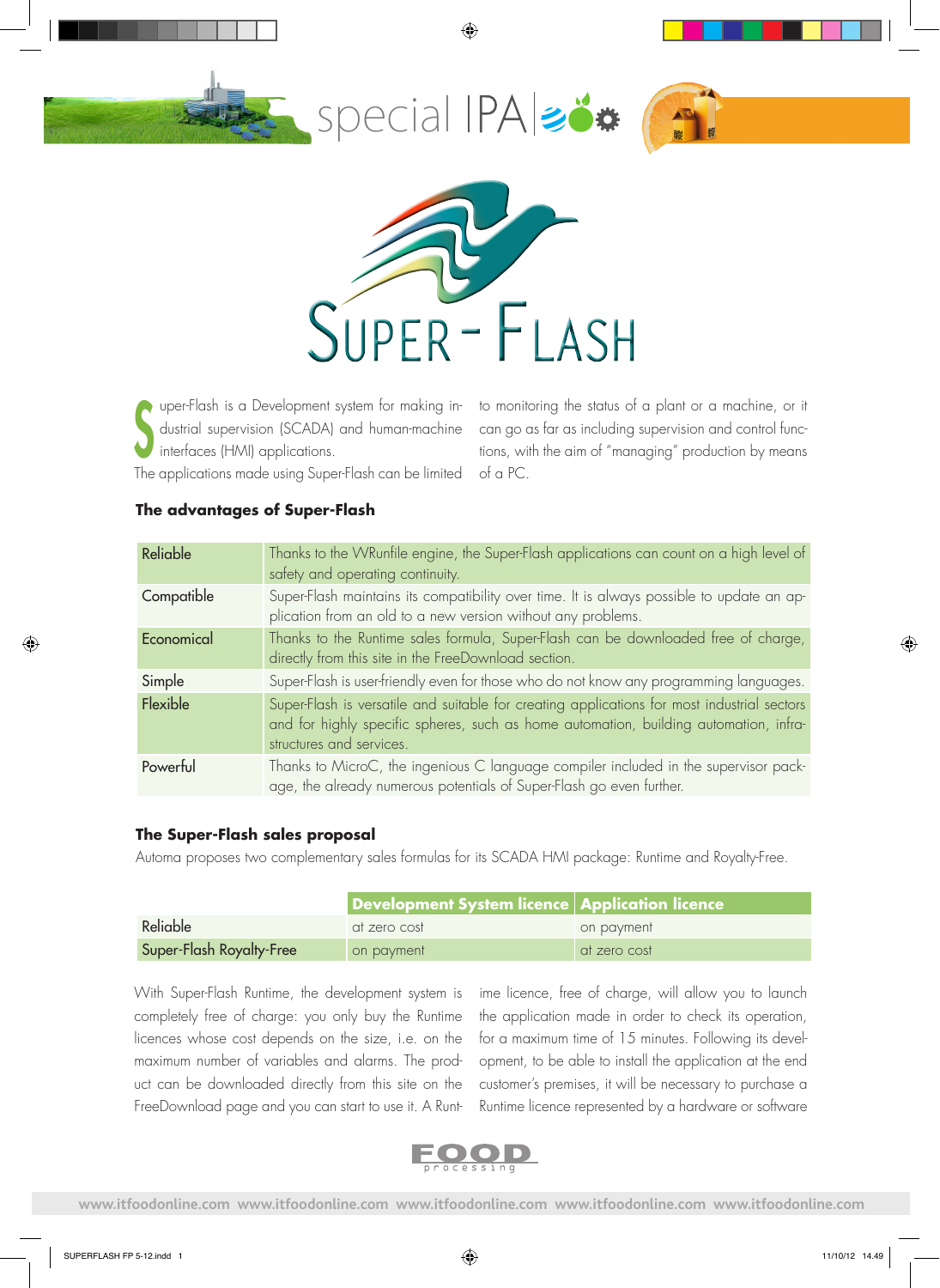

◈

key, sized (number of variables and alarms) according to needs.

The MicroC Runtime compiler is included in the supply. You will therefore have two types of licence available, according to the tools used to create the application: Super-Flash licence or Super-Flash + MicroC licence.

## The Runtime licences are provided with a protection device to be chosen among:

- Software activation Code
- USB key

◈

Key with 512 Mbyte, 1 Gbyte or 2 Gbyte Pen Drive

With Super-Flash ROYALTY-FREE you purchase a development system and there are no Royalties on individual applications. This choice foresees purchasing true "producer goods". The investment must be spread over a certain number of applications. Those who choose the ROYALTY-FREE formula purchase a specific version of the development system. It is possible to subscribe to an annual updating service which allows the

be managed. The licences are provided with a USB protection device which also incorporates a 2 GByte Pen Drive.

### **Super-Flash 4.2**

Starting from October 2012 the latest version of Automa's SCADA Super-Flash 4.2 is available.

#### New functionalities are:

- **Unicode support for the development of applications** (mono and multilingual) in East Asian languages
- **Optimization of alarms management database (few-**
- er single variables needed by using block variables)
- **Multi-monitor support: single extended desktop or** dualview mode
- **Extended characteristics for variables (built-in drivers** and Link Drivers addressing)
- **Optimization of ethernet communication manage**ment (higher speed and improved errors control)
- New 2.0 Trend engine

customer to ensure they **E**super-Flash 3.6 - [C get the new versions issued by Automa. The Super-Flash ROYALTY-FREE licences also include MicroC, the C language compiler, which extends the potential of the Development system by 360°, and they are supplied with different costs depending on the size, i.e. on the maximum number of variables and alarms which can





**www.itfoodonline.com www.itfoodonline.com www.itfoodonline.com www.itfoodonline.com www.itfoodonline.com**

◈